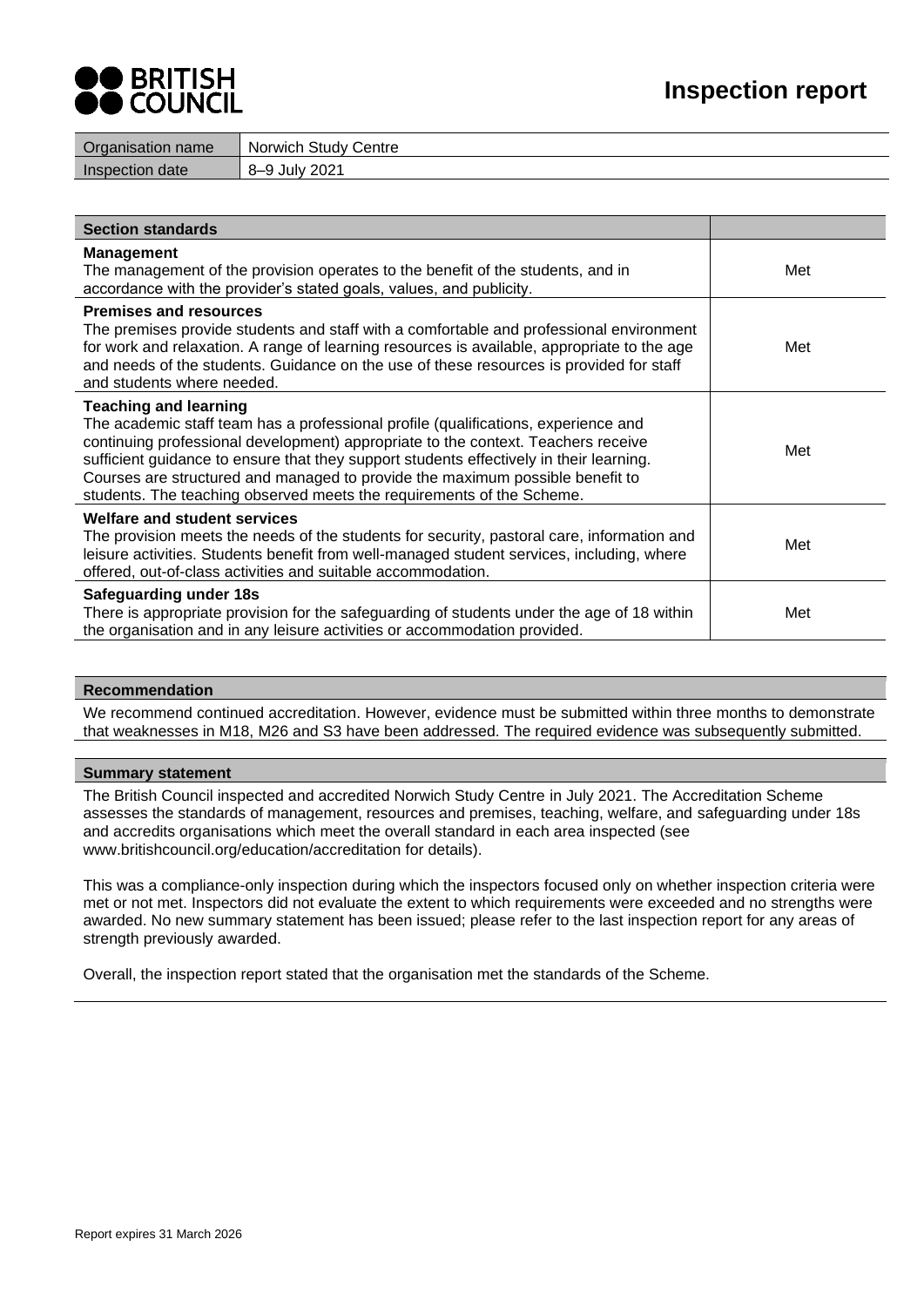## **Introduction**

Norwich Study Centre is a language school based in the city centre of Norwich. The school offers open enrolment language courses year round as well as vacation language programmes at various points during the year. The school also offers teacher development and professional courses on demand.

The inspection took place over one and a half days. Due to the global pandemic, the inspection was conducted remotely and focused only on compliance with inspection criteria; inspectors did not evaluate the extent to which requirements were exceeded and no strengths were awarded.

The inspectors held meetings with the director, director of studies (DOS), senior teacher and two school officers. A focus group meeting was held with the teachers, and another with a group of students. All teachers timetabled during the inspection were observed. All teaching was taking place face to face. The inspectors were given a virtual tour of the premises, and one inspector carried out a remote visit of a homestay home and spoke to two homestay hosts. Students were asked in the focus group to comment on the school premises and facilities as well as accommodation, if provided by the school.

## **Address of main site/head office**

#### 5 Tombland, Norwich NR3 1HE

## **Description of sites observed**

The school occupies a grade two listed Georgian property in the centre of Norwich, close to the cathedral. The main school is housed in 5 Tombland. The main entrance leads to a student common room which, in turns, leads into a large courtyard area which is used as an extension to the common room. The reception area and offices share the first floor with four classrooms and a small one-to-one room. The staffroom, study centre and computer room are on the second floor, along with another four classrooms and another small one-to-one room. There is one male and one female toilet. The second building, 4 Tombland, where there are seven classrooms on three floors, can be reached from the main building either by going out onto the street or from the courtyard, although the latter entails going through a classroom.

| <b>Course profile</b>                                           | Year round  |             | <b>Vacation only</b> |      |
|-----------------------------------------------------------------|-------------|-------------|----------------------|------|
|                                                                 | <b>Run</b>  | Seen        | <b>Run</b>           | Seen |
| General ELT for adults (18+)                                    | $\boxtimes$ | $\boxtimes$ |                      |      |
| General ELT for adults (18+) and young people (16+)             | $\boxtimes$ | $\boxtimes$ |                      |      |
| General ELT for juniors (under 18)                              |             |             | $\boxtimes$          |      |
| English for academic purposes (excludes IELTS preparation)      |             |             |                      |      |
| English for specific purposes (includes English for Executives) | $\boxtimes$ |             |                      |      |
| Teacher development (excludes award-bearing courses)            | $\boxtimes$ |             |                      |      |
| ESOL skills for life/for citizenship                            |             |             |                      |      |
| Other                                                           |             |             |                      |      |
|                                                                 |             |             |                      |      |

#### **Comments**

The school offers general English courses for adults and young people (16 and 17 year-olds), as well as examination preparation courses. At the time of the inspection, the school was offering general English and exam preparation to students in school premises and one-to-one classes online. In addition, the school offers ESP courses for groups and individuals and vacation courses to juniors.

#### **Management profile**

The director is responsible for the overall management of the school, manages the administrative team and leads on welfare and safeguarding. The DOS manages the teaching team and is responsible for the academic programme. She is supported by the senior teacher.

#### **Accommodation profile**

The school currently has a database of around 114 homestay hosts. The student officer responsible for accommodation is in the process of arranging visits to all who intend to remain active once the situation permits.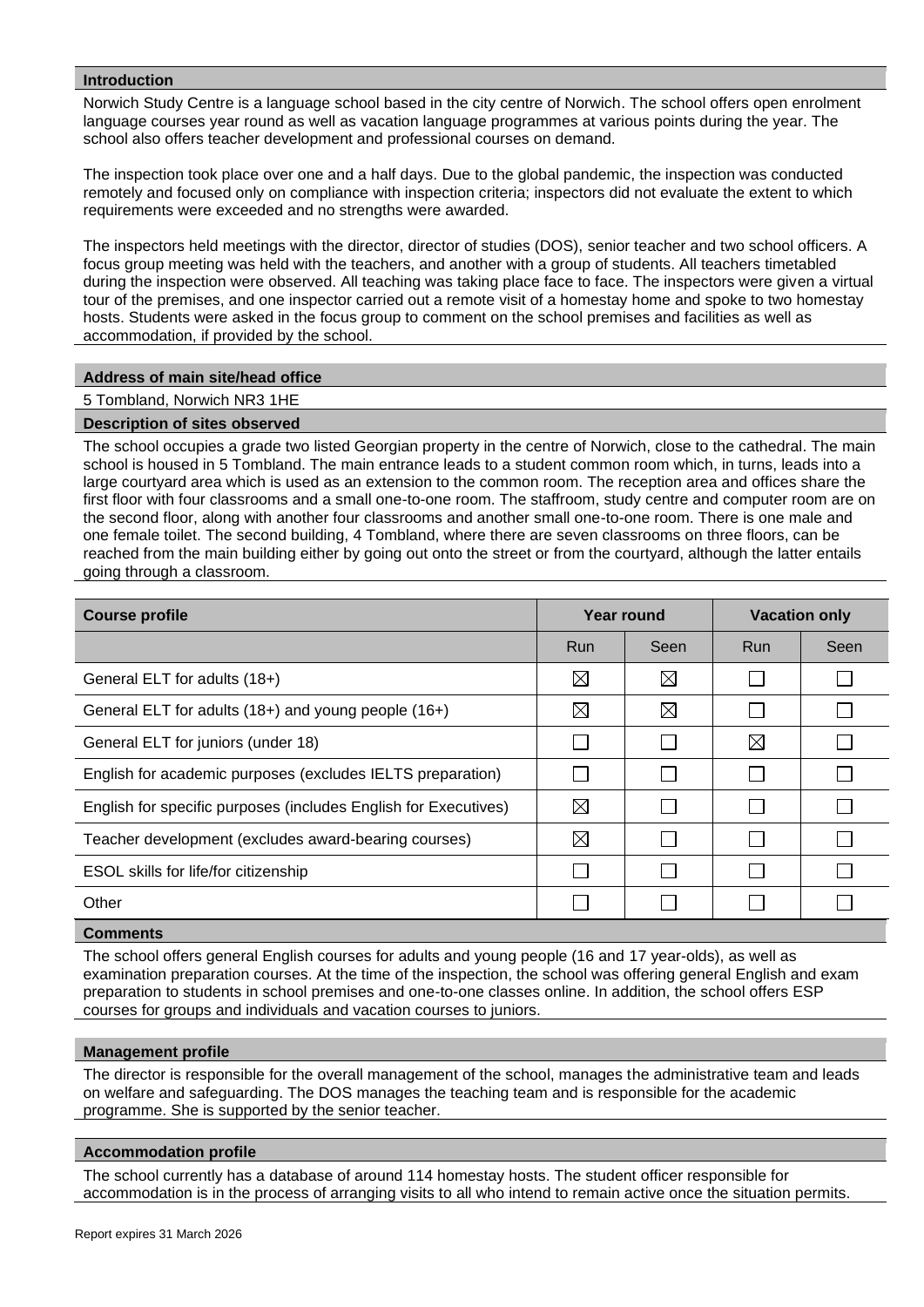Students can choose half board or cater for themselves. At the time of the inspection two adult students were in homestay accommodation, with different hosts.

## **Summary of inspection findings**

## **Management**

The provision meets the section standard. There is a clear statement of goals and values which is well communicated. Communication within the school is very good, and feedback systems are effective. Customer service and administration are good, although some student data is not recorded. Overall, publicity is well presented.

## **Premises and resources**

The provision meets the section standard. The school building is in a satisfactory condition. Classrooms are adequate in size and students and staff have sufficient space to both work and relax. The building has clear signage and information available for students. There is a good range of teaching and learning resources, which is reviewed and updated.

## **Teaching and learning**

The provision meets the section standard. The teaching and academic management team have a range of qualifications and experience. Guidance and support for teachers is good. Course design has a clear rationale and has been developed to meet students' needs. There are effective systems in place to monitor and support students' learning. The teaching observed met the requirements of the Scheme.

## **Welfare and student services**

The provision meets the section standard. Students are well cared for by competent staff in a safe and secure environment. They are provided with sufficient information and advice to enable them to live comfortably in the UK. Accommodation is well managed and of a high standard. Students are given plentiful information about activities and events happening locally.

## **Safeguarding under 18s**

The provision meets the section standard. There is a detailed safeguarding policy and staff and homestay hosts receive appropriate training. Although parental consent forms are in place, the school did not have parental /guardian consent for one student studying online. There are good arrangements for keeping students safe in the school and accommodation arrangements are entirely appropriate.

## **Declaration of legal and regulatory compliance**

The items sampled were satisfactory.

## **Evidence**

## **Management**

| <b>Strategic and quality management</b>                                                                                                                                                        | Met |
|------------------------------------------------------------------------------------------------------------------------------------------------------------------------------------------------|-----|
| M1 There is a clear statement describing the goals and values of the organisation, which<br>is made known to all staff.                                                                        | Met |
| M2 The management has clear objectives for the future of the organisation and has<br>realistic plans to achieve them.                                                                          | Met |
| M3 There is a documented and clearly understood structure for the ELT operation. There<br>are sufficient staff to manage and deliver the provision, and to ensure continuity at all<br>times.  | Met |
| M4 There are effective channels of communication between all involved in the ELT<br>operation, and between the ELT operation and any wider organisation of which it is a part.                 | Met |
| M5 The provider regularly obtains and records feedback from students on all the services<br>offered. Feedback is circulated to relevant staff and appropriate action is taken and<br>recorded. | Met |
| M6 The provider regularly seeks and records feedback from all staff on the services<br>offered. Appropriate action is taken and recorded.                                                      | Met |
| M7 The provider reviews systems, processes and practices with a view to continuing<br>improvement. Appropriate action is taken and recorded in an annual self-evaluation.                      | Met |
| Commonte                                                                                                                                                                                       |     |

**Comments**

Report expires 31 March 2026 There is a clear statement describing the organisation's strategic mission and vision, which is made known to staff and students through the website, handbooks and notice boards. The management has a plan which states the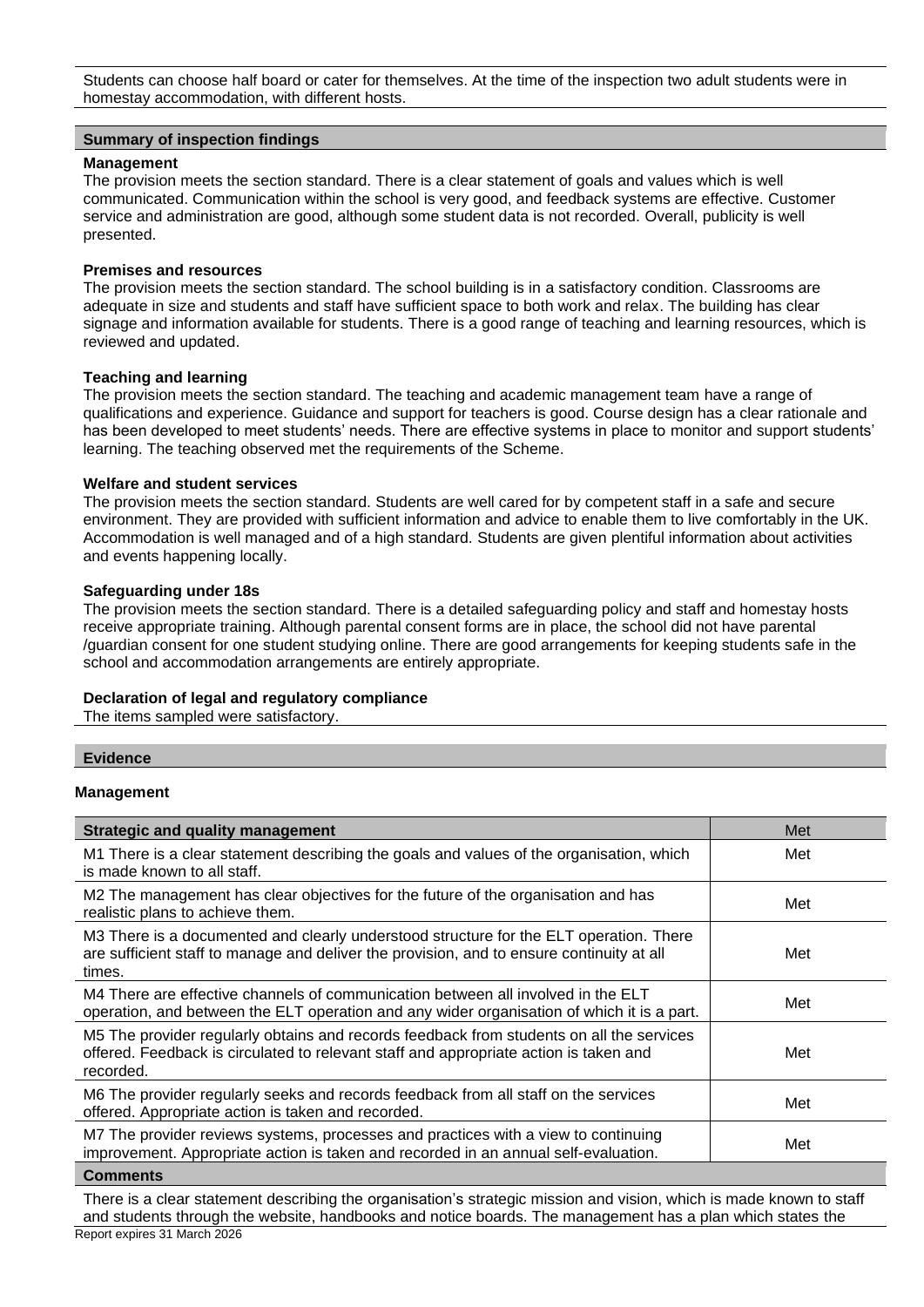objectives for the organisation. The structure of the operation is clear, documented and well understood by all staff. Communication is effective and appropriate through formal minuted meetings and emails, and more informal and frequent social media and conversations. The provider collects feedback from students and staff periodically and takes action accordingly, although this action is not systematically recorded. A detailed self-evaluation document is in place and up to date.

| <b>Staff management and development</b>                                                                                                                                                 | Met     |
|-----------------------------------------------------------------------------------------------------------------------------------------------------------------------------------------|---------|
| M8 The provider implements appropriate human resources policies, which are made<br>known to staff.                                                                                      | Met     |
| M9 The provider specifies the duties of all staff working with ELT students, and regularly<br>reviews these.                                                                            | Met     |
| M10 There are effective procedures for the recruitment and selection of all staff.                                                                                                      | Met     |
| M11 There are effective induction procedures for all staff.                                                                                                                             | Met     |
| M12 There are effective procedures for monitoring and appraising all staff, and for<br>handling unsatisfactory performance or conduct. These procedures are made known to all<br>staff. | Not met |
| M13 There are effective procedures to ensure the continuing professional development of<br>all staff to meet the needs of the individual, the students and the organisation.            | Met     |

## **Comments**

Human resources policies and procedures are comprehensive and made known to staff through handbooks and contracts of employment. Job descriptions are in place for all members of staff, and are reviewed on an annual basis. Recruitment procedures are effective and include specific requirements for working with students under 18. Induction procedures are effective for all staff. While a thorough appraisal policy is in place, some records of monitoring and appraisal are not up to date. All staff are engaged with continuing professional development, and a range of opportunities is made available for their professional learning.

| <b>Student administration</b>                                                                                                                                                                               | Met     |
|-------------------------------------------------------------------------------------------------------------------------------------------------------------------------------------------------------------|---------|
| M14 Staff are helpful and courteous to students and their representatives, and provide<br>satisfactory levels of customer service.                                                                          | Met     |
| M15 Students or their representatives receive sufficient information and advice on their<br>course choices before arrival and during their stay.                                                            | Met     |
| M16 Staff carry out enrolment, cancellation and refund procedures efficiently, fairly, and<br>with appropriate sensitivity.                                                                                 | Met     |
| M17 There are effective systems in place to maintain accurate and up-to-date records of<br>student enrolment, payment and course details. These records are accessible at all times<br>to authorised staff. | Met     |
| M18 There are effective systems to maintain up-to-date and accessible records of local<br>contact details for students, and their designated emergency contacts.                                            | Not met |
| M19 There is a clear and effective policy on student attendance and punctuality that is<br>known to all staff and students and is applied consistently.                                                     | Not met |
| M20 All staff and students are made aware of conditions and procedures under which a<br>student may be asked to leave the course.                                                                           | Met     |
| M21 All students and, where appropriate, group leaders and parents/legal guardians,<br>receive information in writing about how to make a complaint.                                                        | Met     |
|                                                                                                                                                                                                             |         |

#### **Comments**

Students commented on the high level of support and courtesy from administrative staff including pre arrival information and advice. There are clear guidelines and systems for enrolment, cancellation and refund procedures in the administrators' manual, and the school has good systems in place to record student information. However, some student records were missing local contact details for students' emergency contacts. Absence and lateness are effectively recorded, but follow up is not documented. There is a student code of conduct published in handbooks and displayed on notice boards, which clearly states the conditions and procedures under which a student may be asked to leave the course. An appropriate complaints procedure is in place.

| <b>Publicity</b>                                                                                                                                                                        | Met |
|-----------------------------------------------------------------------------------------------------------------------------------------------------------------------------------------|-----|
| M22 All publicity and information is accurate, and gives rise to realistic expectations about<br>the premises, location, and the extent and availability of the services and resources. | Met |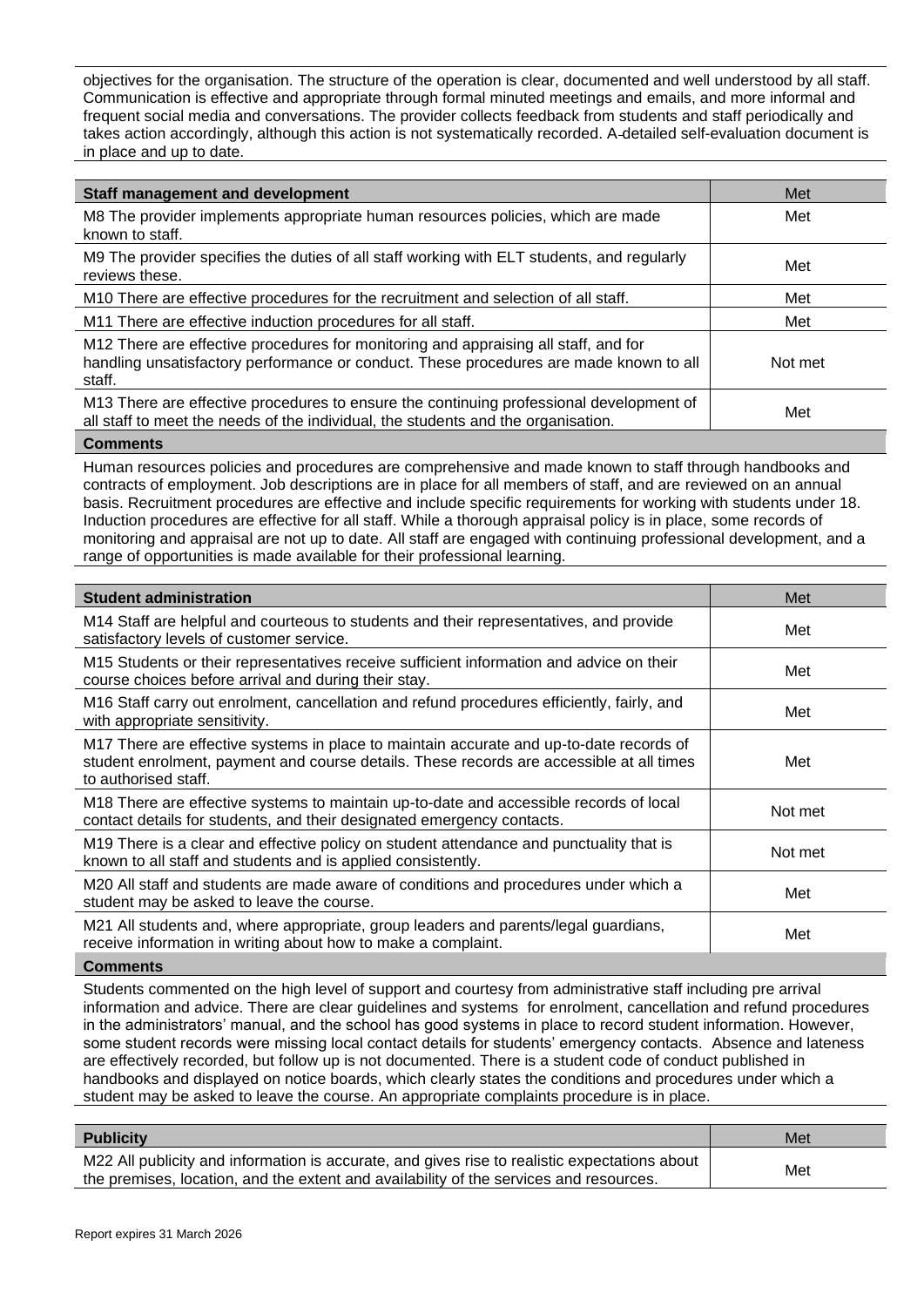| M23 All publicity and information about the provider and the services it offers is in clear,<br>accurate and accessible English.                                     | Met     |
|----------------------------------------------------------------------------------------------------------------------------------------------------------------------|---------|
| M24 Publicity gives clear, accurate and easy-to-find information on the courses.                                                                                     | Met     |
| M25 Publicity includes clear, accurate and easy-to-find information on costs.                                                                                        | Met     |
| M26 Publicity or other information made available before enrolment gives an accurate<br>description of the level of care and support given to any students under 18. | Not met |
| M27 Publicity gives an accurate description of any accommodation offered.                                                                                            | Met     |
| M28 Descriptions of staff qualifications are accurate.                                                                                                               | Met     |
| M29 Claims to accreditation are in line with Scheme requirements.                                                                                                    | Met     |
| $\sim$ $\sim$                                                                                                                                                        |         |

Publicity comprises a website and a number of social media channels. The website is considered the main medium of publicity.

Publicity is accurate, up to date and gives rise to realistic expectations. All publicity is accurate and is written in clear accessible English. Course information is accurate and presented in a highly accessible way. Costs of tuition and additional materials and services are clearly stated. While information in regard to under 18s is mostly accurate, there is a lack of information about the limits to supervision of 16 to 17 year olds on adult courses. The description of accommodation and of staff qualifications are both accurate and claims to accreditation meet Scheme requirements.

## **Premises and resources**

| <b>Premises and facilities</b>                                                                                                                                                | Met |
|-------------------------------------------------------------------------------------------------------------------------------------------------------------------------------|-----|
| P1 Premises, including any external areas, are in a good state of repair, cleanliness and<br>decoration, and provide a comfortable environment for students and staff.        | Met |
| P2 Classrooms and other learning areas provide a suitable study environment.                                                                                                  | Met |
| P3 Students have adequate room and suitable facilities for relaxation and the<br>consumption of food.                                                                         | Met |
| P4 Free drinking water is available. A choice of appropriate food at affordable prices is<br>available to students on site, if not available locally.                         | Met |
| P5 There is adequate signage to buildings, routes, rooms and exits, and there are<br>facilities for the display of general information.                                       | Met |
| P6 There is sufficient space for all staff, for meetings, relaxation and the storage of<br>personal possessions, and for teachers to carry out their preparation and marking. | Met |
| <b>A .</b> .                                                                                                                                                                  |     |

## **Comments**

A video tour of the premises showed that the college building is in an adequate state of repair and decoration. Students confirmed that the school is clean and provides a comfortable environment. Classrooms are suitable, and the student common room and courtyard areas provide students with comfortable spaces for relaxation. Drinking water is available to students. There is good signage of rooms and exits as well as a number of student notice boards displaying useful information about the school and local area. Space for staff to meet and relax is sufficient.

| <b>Learning resources</b>                                                                                                                                                                                            | Met |
|----------------------------------------------------------------------------------------------------------------------------------------------------------------------------------------------------------------------|-----|
| P7 There are sufficient learning resources for the number of students enrolled,<br>appropriate to their age and the level, length and type of courses offered.                                                       | Met |
| P8 There are appropriate resources for teachers, which are adequate in number,<br>accessible, and well maintained and organised.                                                                                     | Met |
| P9 Any educational technology inside the classroom and elsewhere is well maintained<br>with adequate technical support. Staff receive appropriate training in using the available<br>technology to support learning. | Met |
| P10 Any facilities provided for additional or independent learning are appropriately<br>equipped and organised.                                                                                                      | Met |
| P11 Students receive guidance on the use of any resources provided for independent<br>learning.                                                                                                                      | Met |
| P12 There is a policy for the continuing review and development of teaching and learning<br>resources, and evidence of its implementation.                                                                           | Met |
| Comments                                                                                                                                                                                                             |     |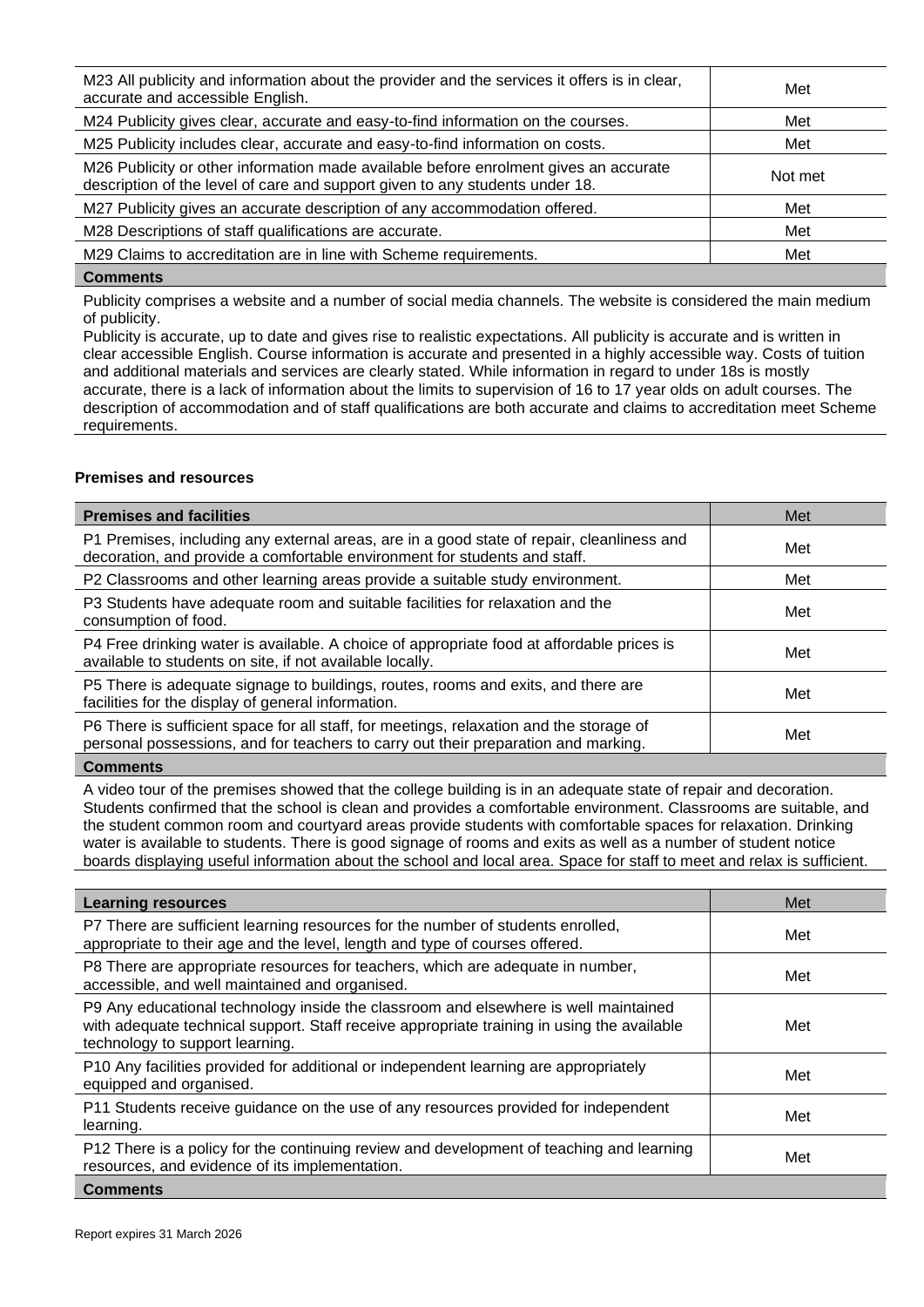There is a good range of learning resources for both students and teachers. Teachers were very positive about the resources available to them. Each classroom is equipped with a laptop and a television screen. Teachers receive guidance on how to use educational technology in the classroom. The provider has external technical support responsible for maintenance and teachers reported that the school's technology was reliable. The school has a well organised self-access room stocked with appropriate resources. Teachers take their students to the self-access room and offer them guidance on how to use the resources. There is a policy for the review and development of resources.

## **Teaching and learning**

| <b>Academic staff profile</b>                                                                                                                          | Met |
|--------------------------------------------------------------------------------------------------------------------------------------------------------|-----|
| T1 All academic staff have a level of education normally represented by a Level 6<br>qualification on the Ofqual register of regulated qualifications. | Met |
| T2 The teaching team has ELT/TESOL qualifications relevant to the courses they are<br>teaching.                                                        | Met |
| T3 The teaching team has a range of experience, knowledge and skills appropriate to the<br>courses offered and the needs of the learners.              | Met |
| T4 The academic manager/academic management team has an appropriate professional<br>profile to provide academic leadership.                            | Met |
|                                                                                                                                                        |     |

## **Comments**

All academic staff have a suitable level of education and have relevant teaching qualifications for the courses that they are teaching. The teaching team has a good range of knowledge, skills and experience. Both members of the academic management team are TEFLQ and have relevant teaching and management experience.

| T5 Teachers are matched appropriately to courses.<br>Met                                                                                           |  |
|----------------------------------------------------------------------------------------------------------------------------------------------------|--|
|                                                                                                                                                    |  |
| T6 There are effective procedures for the appropriate timetabling of students, teachers,<br>Met<br>courses and classrooms.                         |  |
| T7 There are formalised arrangements, satisfactory to students and staff, for covering for<br>Met<br>absent teachers.                              |  |
| T8 Where enrolment is continuous, explicit attention is paid to all aspects of academic<br>Met<br>management affected.                             |  |
| T9 There are effective arrangements, led by an academic manager, to ensure appropriate<br>Met<br>day-to-day guidance and support for all teachers. |  |
| T10 There are effective arrangements for the observation and monitoring of teachers'<br>Met<br>performance by a TEFLQ academic manager.            |  |

#### **Comments**

Teachers are matched appropriately to courses, and are supported if they are transitioning to courses where they have less experience. The deployment and timetabling of students, teachers and courses is well organised and the school has a number of teachers available to provide cover for absent teachers. Course design takes into account continuous enrolment. Teachers commented on the quality and availability of support available to them from the academic management team, including informal day-to-day support, workshops and sharing sessions. In addition there are comprehensive observation arrangements in place ensuring that all teachers are regularly observed either through a drop in classroom visit or a more formal arranged observation.

| <b>Course design and implementation</b>                                                                                                                                                        | Met |
|------------------------------------------------------------------------------------------------------------------------------------------------------------------------------------------------|-----|
| T11 Course design is based on stated principles. There is a coherent and appropriate<br>course structure described in writing for teachers' guidance.                                          | Met |
| T12 Course design is regularly reviewed in light of the different and changing needs of<br>students and feedback from teachers and students.                                                   | Met |
| T13 Written course outlines and intended learning outcomes, appropriate to the course<br>length and type, are available to students.                                                           | Met |
| T14 Any activities additional to English classes, and which form part of the language<br>curriculum, encourage the acquisition of language and the development of relevant<br>language skills. | Met |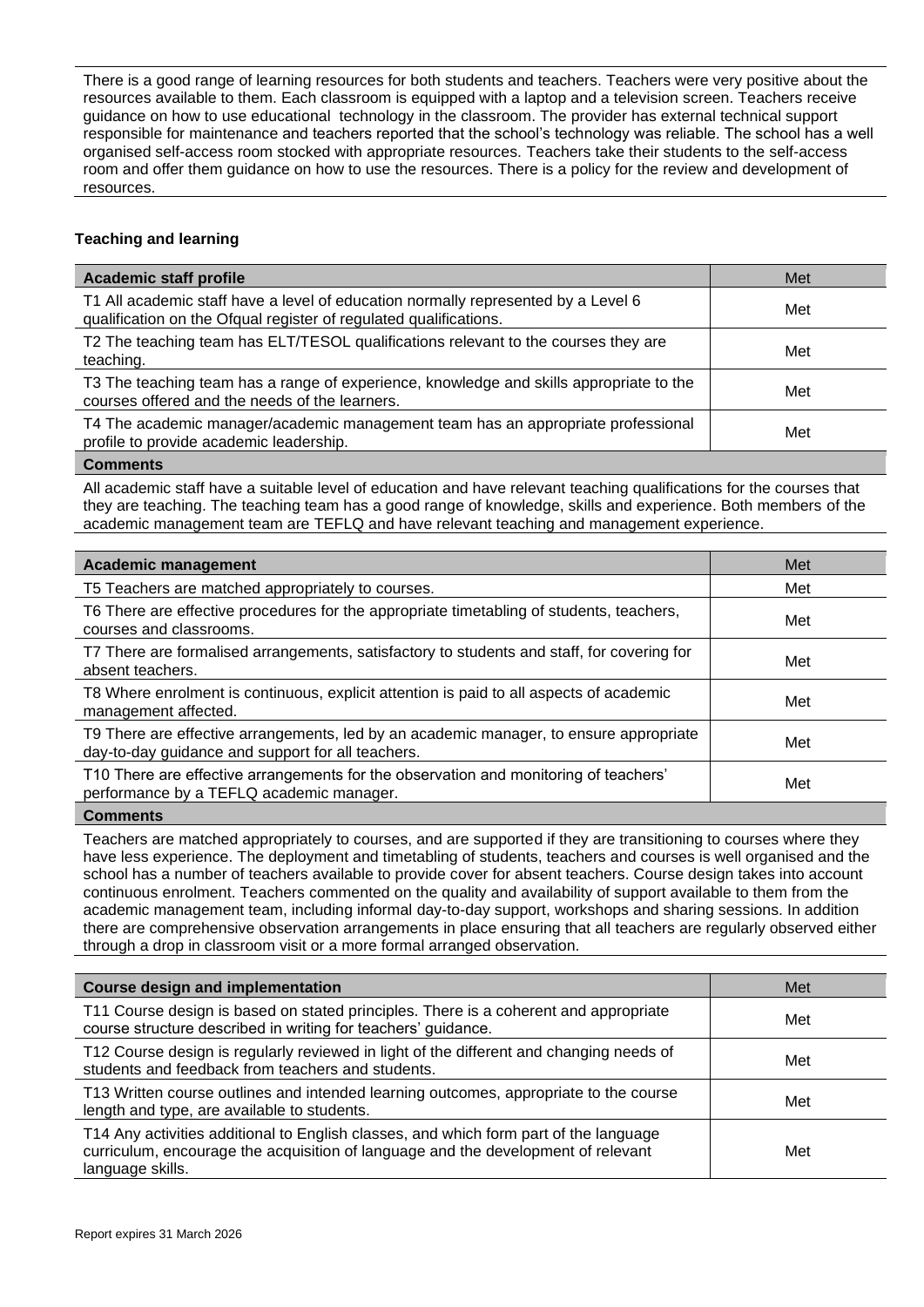| T15 Courses include study and learning strategies that support independent learning and<br>enable students to benefit from their programmes and continue their learning after the<br>course. | Met |
|----------------------------------------------------------------------------------------------------------------------------------------------------------------------------------------------|-----|
| T16 Courses include strategies which help students to develop their language skills<br>outside the classroom and benefit linguistically from their stay in the UK.                           | Met |

Course design has a clear rationale and structure and fits very well with the needs of students. It is clearly communicated to students and teachers. Courses are reviewed according to student and teacher feedback. There are clearly written course outlines which are made available to students, as well as weekly planners which are displayed in classrooms. Teachers are encouraged to take classes out of the classroom into the local area for their lessons. when possible. Study skills and learning strategies are integrated into all courses.

| <b>Learner management</b>                                                                                                                | Met |
|------------------------------------------------------------------------------------------------------------------------------------------|-----|
| T17 There are effective procedures for the correct placement of students, appropriate to<br>their level and age.                         | Met |
| T18 There are effective procedures for evaluating, monitoring and recording students'<br>progress.                                       | Met |
| T19 Students are provided with learning support and enabled to change courses or<br>classes where necessary.                             | Met |
| T20 Where relevant, students are guided to select the examinations and examination<br>training best suited to their needs and interests. | Met |
| T21 Academic reports are made available to students on request and, in the case of<br>under 18s, to their parents/guardians.             | Met |
| T22 Students wishing to progress to mainstream UK education have access to relevant<br>information and advice.                           | Met |
| $\sim$ $\sim$                                                                                                                            |     |

#### **Comments**

The DOS manages the placement of students and has thorough systematic procedures in place which include an assessment of students' motivations. Assessment is integrated into courses and students' progress is effectively monitored and recorded. Teachers give students regular tutorials where progress and any support needs are discussed. Students have access to advice regarding examinations from the DOS. All students receive an academic report at the end of each term or when they leave the school.

#### **Classroom observation record**

| Number of teachers seen        |                        |
|--------------------------------|------------------------|
| Number of observations         |                        |
| Parts of programme(s) observed | General English, IELTS |
| <b>Comments</b>                |                        |

None.

| <b>Teaching: classroom observation</b>                                                                                                                                                          | Met |
|-------------------------------------------------------------------------------------------------------------------------------------------------------------------------------------------------|-----|
| T23 Teachers demonstrate sound knowledge and awareness of the use of English and<br>the linguistic systems underlying it, and provide appropriate models of both spoken and<br>written English. | Met |
| T24 The content of the lessons shows that the course objectives, the learning needs and<br>cultural backgrounds of the students have been taken into account.                                   | Met |
| T25 Lessons lead to relevant learning outcomes, made known to students and achieved<br>through a coherent sequence of activities.                                                               | Met |
| T26 Teaching techniques are appropriate to the focus of the lesson and to the needs of<br>the group and individual learners.                                                                    | Met |
| T27 Teachers promote learning by the effective management of the classroom<br>environment and resources.                                                                                        | Met |
| T28 Students receive appropriate and timely feedback on their performance during the<br>lesson.                                                                                                 | Met |
| T29 Lessons include activities to evaluate whether learning is taking place.                                                                                                                    | Met |
| T30 Teachers demonstrate the ability to engage students and create a positive learning<br>atmosphere.                                                                                           | Met |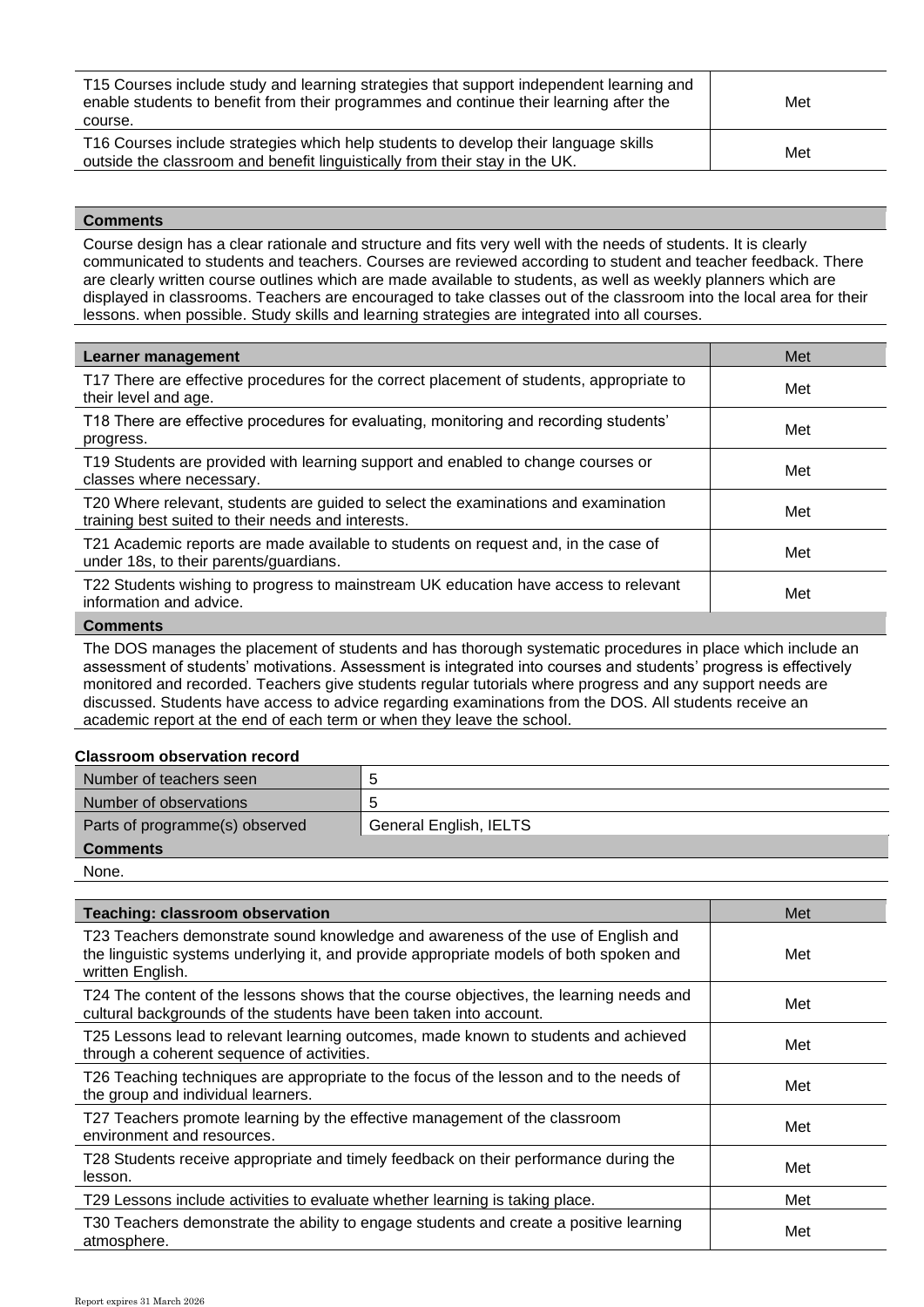T23 Spoken and written language was modelled accurately. Examples and explanations were relevant and clear. T24 Lesson plans had a strong focus on communication and developing students' confidence. Student profiles identified learning needs, styles and cultural backgrounds.

T25 In the majority of classes observed aims and outcomes were clear and shared with students. There were good examples of the progress of the lesson from the familiar to the unfamiliar.

T26 There was evidence of some good techniques, including elicitation, a variety of questioning techniques and the nomination of students.

T27 Instructions were mostly clear. The coursebook was used creatively and supported learning rather than dominating it. Board work was good and there was effective grouping of students where possible. T28 Error correction was consistent, timely and useful.

T29 Teachers used short tasks and ensured that they checked students' understanding before moving to the next stage of the lesson.

T30 There was effective control of the use of L1 and high levels of engagement using the target language.

Teachers clearly knew their students well and were able to motivate them.

## **Classroom observation summary**

The teaching observed met the requirements of the Scheme and ranged from very good to satisfactory against the criteria. Teachers had appropriate knowledge and awareness of the language, and were able to plan lessons which consistently corresponded to the needs of their learners. Resources were often well used, and students were given effective feedback. Teachers were skilled at monitoring and evaluating student understanding. Teachers demonstrated a good understanding of their students, and the learning atmosphere was positive and engaging.

## **Welfare and student services**

| <b>Care of students</b>                                                                                                                                                                                    | Met     |
|------------------------------------------------------------------------------------------------------------------------------------------------------------------------------------------------------------|---------|
| W1 Providers ensure the safety and security of students on their premises by measures<br>appropriate to their age and background, and the location.                                                        | Met     |
| W2 There is a comprehensive plan to respond to any emergency. This plan is known to<br>all staff, and relevant elements are known to students.                                                             | Not met |
| W3 Students receive pastoral care appropriate to their age, background and<br>circumstances. All staff and students know the name(s) of the person or people who deal<br>with students' personal problems. | Met     |
| W4 There are policies to promote tolerance and respect, and procedures for dealing with<br>any abusive behaviour. All staff and students are aware of these.                                               | Met     |
| W5 Where relevant, students receive a 24-hour emergency contact number for the<br>provider, in writing.                                                                                                    | Met     |
| W6 Students receive in advance information on the most appropriate forms of transport<br>between the point of entry to the UK and the provider or accommodation, including<br>approximate costs.           | Met     |
| W7 Students receive advice on relevant aspects of life in the UK.                                                                                                                                          | Met     |
| W8 Students have access to adequate health care provision.                                                                                                                                                 | Met     |
| <b>Comments</b>                                                                                                                                                                                            |         |

Detailed and regular risk assessments and checks take place to ensure premises are safe for students and staff. At the time of the inspection the school did not have a critical incident procedure. However, one was created during the inspection and this is no longer a point to be addressed. Students benefit from a high level of pastoral care from all staff, and students in the student focus group spoke highly of the care and support they received. Tolerance and respect for all is part of the ethos of the school; handbooks for staff and students and notices throughout the premises ensure that everyone is made aware of these expectations. Good, clear information about life in the UK, including accessing health care and transport links, is available in the student handbook.

| <b>Accommodation</b> (W9-W22 as applicable)                                                                                                                      | Met |
|------------------------------------------------------------------------------------------------------------------------------------------------------------------|-----|
| All accommodation                                                                                                                                                |     |
| W9 Students have a comfortable living environment throughout their stay.                                                                                         | Met |
| W10 Arrangements for cleaning and laundry are satisfactory.                                                                                                      | Met |
| W11 A responsible representative inspects all accommodation (for safety and suitability)<br>before students are placed, and at least every two years after that. | Met |
| W12 Students receive written confirmation of accommodation booked, giving clear and<br>accurate information.                                                     | Met |
| Report expires 31 March 2026                                                                                                                                     |     |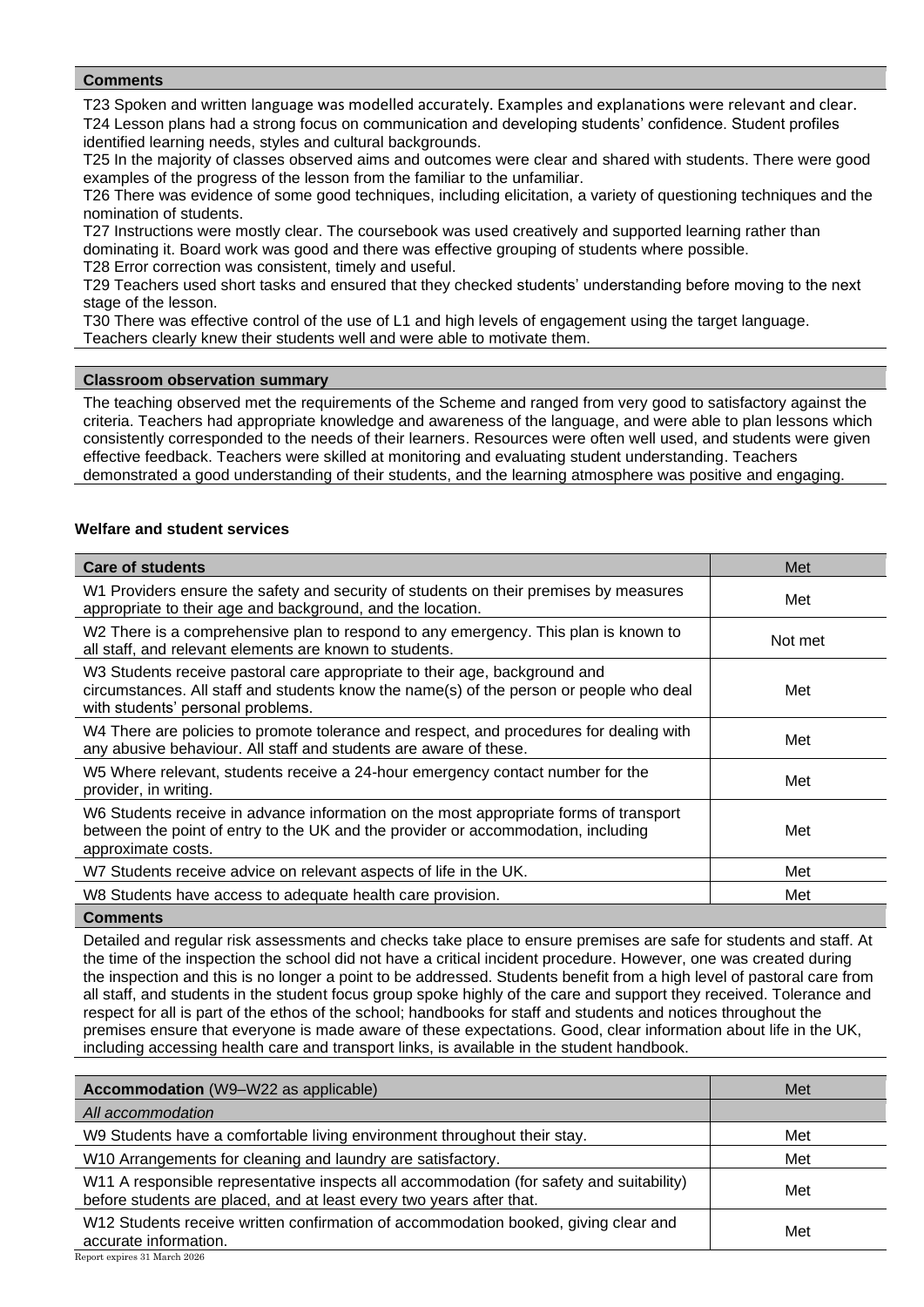| W13 There are effective procedures for identifying and resolving any problems students<br>have with their accommodation.                                                           | Met |
|------------------------------------------------------------------------------------------------------------------------------------------------------------------------------------|-----|
| W14 Accommodation providers receive written confirmation of the rules, terms and<br>conditions applied by the provider with respect to the provision of accommodation<br>services. | Met |
| W15 Students receive meals as agreed; these offer a well-balanced diet, taking into<br>account any reasonable dietary requirements students may have.                              | Met |

All the facilities and services expected of homestay are provided and the two students in homestay accommodation at the time of the inspection expressed a high degree of satisfaction with their hosts and their accommodation. Thorough checks on homestays have been carried out for safety and suitability and all records are detailed and clear. Students are given full information about what to expect from their homestay, including travel and arrival information and descriptions of their homestay host. Rules, terms and conditions are made very clear to homestay providers. Both homestay providers spoken to had worked with the school for many years and spoke highly of their close working relationship with the school.

| Accommodation: homestay only                                                                                                                                                                  |     |
|-----------------------------------------------------------------------------------------------------------------------------------------------------------------------------------------------|-----|
| W16 Homestay hosts accommodate no more than four students at one time.                                                                                                                        | Met |
| W17 Homestay hosts do not accommodate more than one student with the same<br>language, unless the students, their agents, parents or legal guardians specifically<br>request this in writing. | Met |
| W18 No more than two students share the same bedroom, unless the students, their<br>agents, parents or legal guardians specifically request this in writing.                                  | Met |
| W19 English is the language of communication within the homestay home.                                                                                                                        | Met |
| W20 Hosts ensure that there is an adult available to receive students on first arrival.                                                                                                       | Met |
| <b>Comments</b>                                                                                                                                                                               |     |
|                                                                                                                                                                                               |     |

All criteria in this subsection are fully met.

| Accommodation: other                                                                                                                           |     |
|------------------------------------------------------------------------------------------------------------------------------------------------|-----|
| W21 Students receive information about the implications of their living in private rented<br>accommodation and advice in case of difficulties. | Met |
| W22 The provider monitors any other accommodation recommended, and booking and<br>payment arrangements are clear.                              | N/a |
| <b>Comments</b>                                                                                                                                |     |

The applicable criterion in this subsection is met.

| Leisure opportunities                                                                                                                                                      | Met |
|----------------------------------------------------------------------------------------------------------------------------------------------------------------------------|-----|
| W23 Students have appropriate information about and access to social, cultural and<br>sporting events and activities which enhance their experience of studying in the UK. | Met |
| W24 The content of any leisure programme is appropriate to the age and interests of the<br>students.                                                                       | Met |
| W25 Any leisure programmes are well organised and sufficiently resourced.                                                                                                  | Met |
| W26 There are effective systems to ensure the health and safety of students on all on-site<br>and off-site activities.                                                     | Met |
| W27 Staff supervising sporting and leisure activities on or off-site have appropriate<br>experience and training.                                                          | Met |
|                                                                                                                                                                            |     |

#### **Comments**

Although no organised leisure programme was running at the time of the inspection, students are given weekly updates of what is happening in Norwich and the local area and a wealth of information about current leisure and opportunities in the community. Previous leisure programmes up to March 2020 were made available and showed an interesting and varied selection of activities entirely appropriate for the type of students in the school, accompanied by clear risk assessments. There is every reason to believe that this leisure programme will resume in its same form when circumstances permit.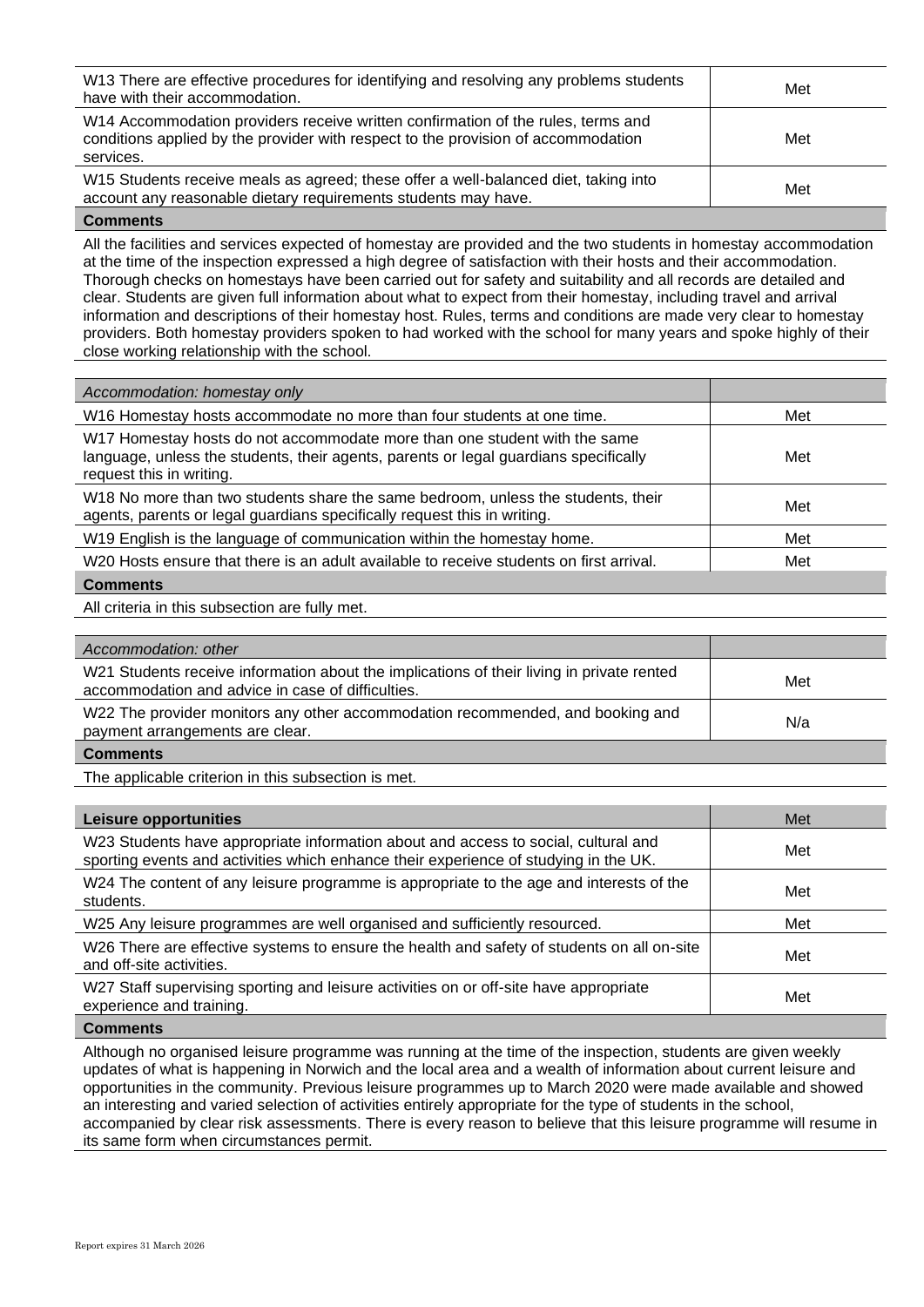## **Safeguarding under 18s**

| <b>Safeguarding under 18s</b>                                                                                                                                                                                                                                   | Met     |
|-----------------------------------------------------------------------------------------------------------------------------------------------------------------------------------------------------------------------------------------------------------------|---------|
| S1 There is a safeguarding policy which specifies procedures to ensure the safety and<br>well-being of all students under the age of 18. A named member of staff is responsible for<br>implementing this policy and responding to child protection allegations. | Met     |
| S2 The provider makes the policy known to all adults in contact with under 18s through<br>their role with the organisation, and provides guidance or training relevant to its effective<br>implementation.                                                      | Met     |
| S3 The provider has written parental/guardian consent reflecting the level of care and<br>support given to students under 18, including medical consent.                                                                                                        | Not met |
| S4 Recruitment procedures for all roles involving responsibility for or substantial access to<br>under 18s are in line with safer recruitment good practice and the organisation's<br>safeguarding policy.                                                      | Met     |
| S5 There are suitable arrangements for the supervision and safety of students during<br>scheduled lessons and activities.                                                                                                                                       | Met     |
| S6 There are suitable arrangements for the supervision and safety of students outside the<br>scheduled programme.                                                                                                                                               | Met     |
| S7 There are suitable arrangements for the accommodation of students.                                                                                                                                                                                           | Met     |
| S8 There are suitable arrangements to ensure contact between the provider and parents,<br>legal guardians or their nominated representatives concerning the welfare of students.                                                                                | Met     |

#### **Comments**

The school accepts 16 and 17 year-olds in adult classes and closed groups of young learners (11+). At the time of the inspection no under 18s were studying at the school. One online student, enrolled at the age of 17, had turned 18 before the start of the inspection.

The school has a thorough safeguarding policy and both staff and homestay hosts undertake regular safeguarding training. Although parental consent forms are in place, there was no parental or guardian consent for one online student who started studying with the school aged 17. The student is a pupil at a UK boarding school and is now 18 years old. Safer recruitment procedures are followed, arrangements for the supervision of students in lessons and in case of absence are clear, and homestay hosts are given detailed information and curfew times for under 18s.

## **Declaration of legal and regulatory compliance**

D1 The organisation certifies that it operates at all times in accordance with the declarations in the *Declaration of legal and regulatory compliance*.

The Accreditation Scheme requires accredited providers to comply with all applicable laws and regulations. Providers must take steps to ensure that they are aware of, and comply with, all existing and new legal requirements.

On initial application and annual renewal of accreditation, providers are required to confirm that they are complying with all applicable laws and regulations.

Inspectors will check a random sample of items during inspection, in relation to criterion D1; if they find evidence of a breach of statutory or other legal requirements, the provider will be required to submit evidence of compliance confirmed by the appropriate regulatory body.

Any breach of the law or regulations will be viewed seriously by the Scheme and may result in the withdrawal or withholding of accreditation.

Any sustained breach of the law or regulations which an accredited provider fails upon reasonable notice to remedy will result in accreditation being withdrawn.

#### **Comments**

D1 The items sampled were satisfactory.

## **Organisation profile**

| Inspection history                             | Dates/details |
|------------------------------------------------|---------------|
| First inspection                               | 2004          |
| Last full inspection                           | 2016          |
| Subsequent spot check (if applicable)          | 2017          |
| Subsequent supplementary check (if applicable) | N/a           |
| Subsequent interim visit (if applicable)       | N/a           |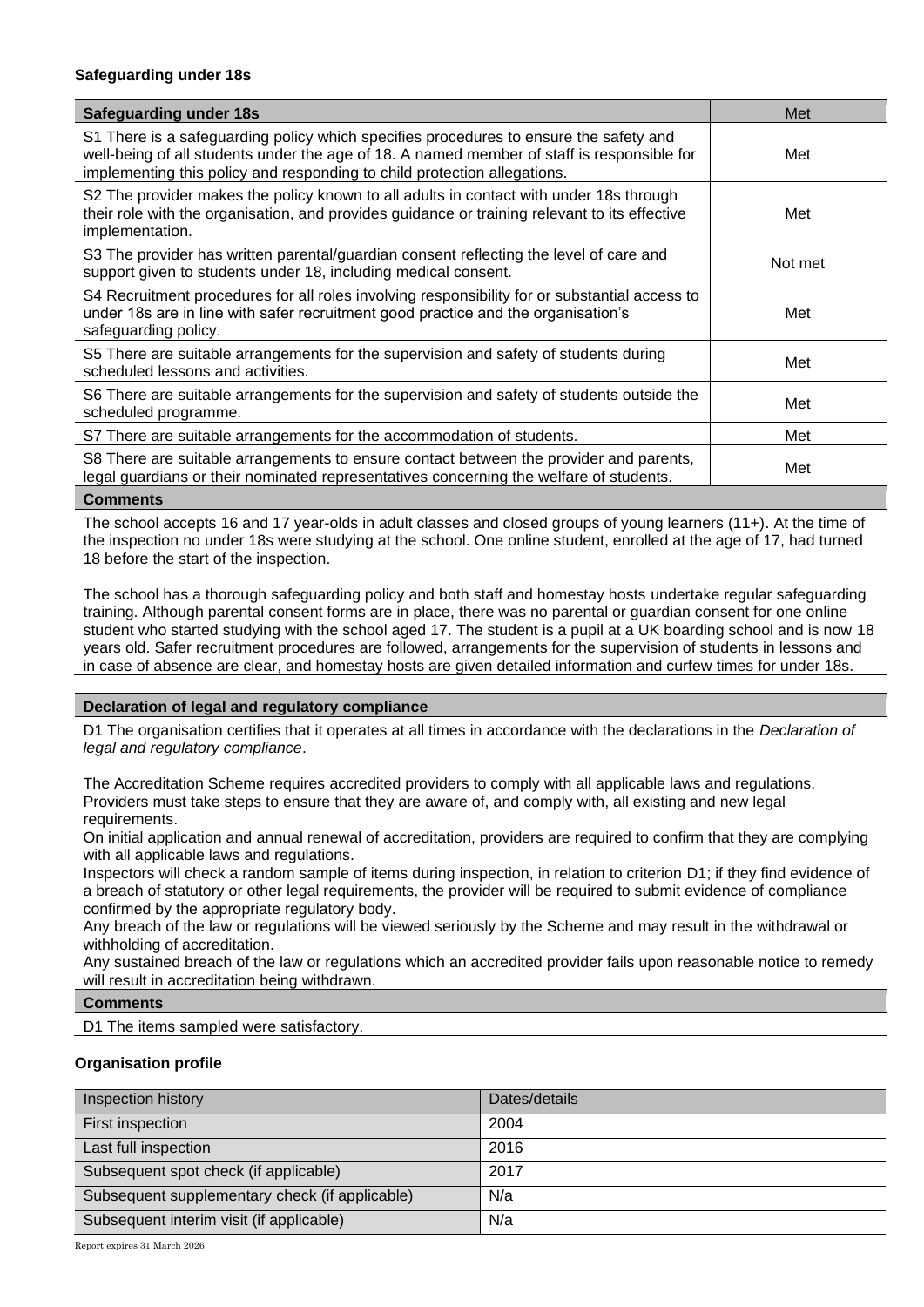| Current accreditation status                               | Accredited             |
|------------------------------------------------------------|------------------------|
| Other related non-accredited activities (in brief) at this | Teacher training       |
| centre                                                     | Intercultural training |
| Other related accredited schools/centres/affiliates        | N/a                    |
| Other related non-accredited schools/centres/affiliates    | N/a                    |

## **Private sector**

| Date of foundation             | 16/05/2000                                                        |
|--------------------------------|-------------------------------------------------------------------|
| Ownership                      | Name of company: Flying Classrooms Ltd<br>Company number: 3994304 |
| Other accreditation/inspection | N/a                                                               |

## **Premises profile**

| .                                                         |     |
|-----------------------------------------------------------|-----|
| Details of any additional sites in use at the time of the | N/a |
| inspection but not visited                                |     |
| Details of any additional sites not in use at the time of | N/a |
| the inspection                                            |     |

| <b>Student profile</b>                               | At inspection | In peak week: July<br>(organisation's estimate) |
|------------------------------------------------------|---------------|-------------------------------------------------|
| <b>ELT/ESOL students (eligible courses)</b>          | At inspection | In peak week                                    |
| Full-time ELT (15+ hours per week) 18 years and over | 18            | 18                                              |
| Full-time ELT (15+ hours per week) aged 16-17 years  | 0             | 0                                               |
| Full-time ELT (15+ hours per week) aged under 16     | 0             | 0                                               |
| Part-time ELT aged 18 years and over                 | 0             | 0                                               |
| Part-time ELT aged 16-17 years                       | 0             | 0                                               |
| Part-time ELT aged under 16 years                    | 0             | $\Omega$                                        |
| <b>Overall total ELT/ESOL students shown above</b>   | 18            | 18                                              |
| Junior programmes: advertised minimum age            | 0             | 0                                               |
| Junior programmes: advertised maximum age            | $\Omega$      | 0                                               |
| Junior programmes: predominant nationalities         | $\Omega$      | $\Omega$                                        |
| Adult programmes: advertised minimum age             | $\Omega$      | 0                                               |
| Adult programmes: typical age range                  | $18 - 49$     | $18 - 49$                                       |
| Adult programmes: typical length of stay             | 12 weeks      | 12 weeks                                        |
| Adult programmes: predominant nationalities          | Saudi Arabian | Saudi Arabian                                   |

| <b>Staff profile</b>                                                                            | At inspection | In peak week<br>(organisation's estimate) |
|-------------------------------------------------------------------------------------------------|---------------|-------------------------------------------|
| Total number of teachers on eligible ELT courses                                                |               |                                           |
| Number teaching ELT 20 hours and over a week                                                    |               |                                           |
| Number teaching ELT under 19 hours a week                                                       |               |                                           |
| Number of academic managers for eligible ELT courses                                            |               |                                           |
| Number of management (non-academic) and<br>administrative staff working on eligible ELT courses | 3             |                                           |
| Total number of support staff                                                                   |               |                                           |

## **Academic manager qualifications profile**

| Profile at inspection                                                            |                                |
|----------------------------------------------------------------------------------|--------------------------------|
| Professional qualifications                                                      | Number of academic<br>managers |
| TEFLQ qualification                                                              |                                |
| Academic managers without TEFLQ qualification or three years relevant experience |                                |
| Total                                                                            |                                |